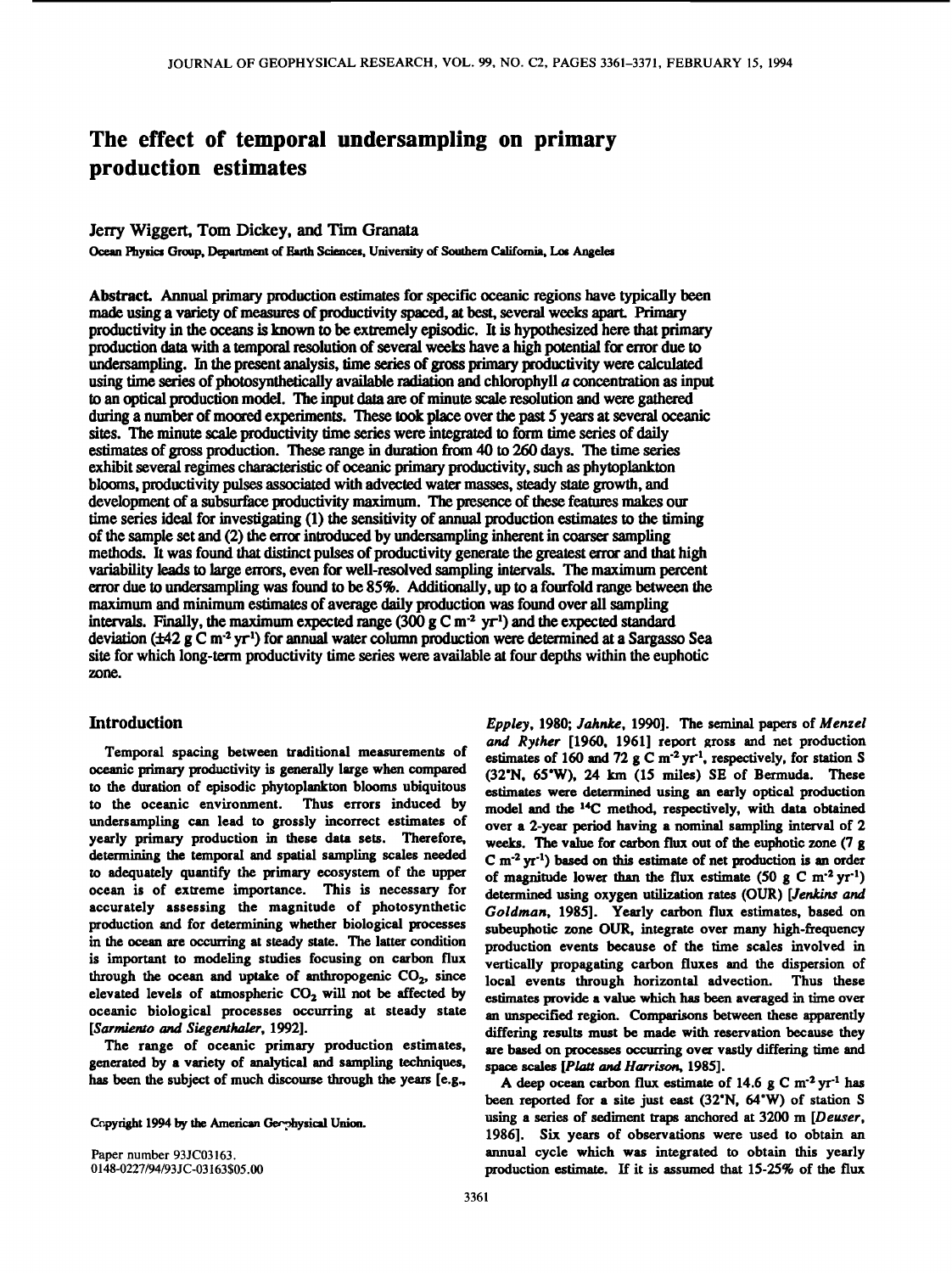**from the top of the aphotic zone reaches the deep ocean [Jahnke, 1990], there is reasonable agreement between the carbon flux estimates of the trap measurements and the OUR estimates reported by Jenkins and Goldman [1985]. It must be noted that sediment trap observations, in addition to being subject to hydrodynamical biases previously discussed for OUR estimates, are prone to errors due to trap geometry, biased preservation of materials due to the use of preservatives and poisons, and zooplankton invasion and carbon export not attributable to sinking particulate matter [Jahnke, 1990]. However, the latter two processes are insignificant in the deep**  ocean below the range of the diel vertical migration patterns of **zooplankton.** 

There is increasing evidence that phytoplankton not only have variability at proviously unsampled temporal and spatial **scales but also that the variability at these scales is significant for obtaining accurate production estimates for a region. Previously unseen temporal variability in the physiological state of phytoplankton is now measurable using the recently developed pump and probe fluorometer [Falkowski et al.,**  1992]. Measurements of maximum quantum yield  $\phi_m$ , **absorption cross section a , and the rate of phytoplankton electron transport x have been obtained using this pump and**  probe technique. Results show that  $\phi_m$ , which is generally **held constant in optical production models, may range from 0.5 to 1.6 mol C/mol photons and is modulated by nutrient supply. Previously undetected vertical variability has been discovered in preliminary results using a recently developed laser/fiber optic system which measures microscale variability in fluorescence profides [Desiderio et al., 1993]. This device,**  which is attached to a physical microstructure instrument, has **revealed thin (20-40 cm), persistent biomass layers, believed to be related to density structure within the water column. When the high-resolution fluorescence profile is smoothed to simulate a typical strobe fiuorometer profile, a twofold difference in chlorophyll concentration is obtained down to one optical depth. Finally, remote sensing platforms (e.g., sea-viewing wide field-of-view sensor (SeaWiFs)) have the advantage of providing synoptic coverage of oceanic biomass with the mechanics of the orbit serving to return samples for a given location every 2 days, cloud conditions permitting. However, the nature of phytoplankton distributions within a water column, as observed by the microscale instrument just described, implies significant errors when utilizing satellites to make quantitative biomass observations [Carder et al., 1991].** 

**Over the past 6 years the multivariable moored system (MVMS) has been developed. A number of moored experiments incorporating these devices have been carried out in several oceanic regions [e.g., Dickey, 1991; Dickey et al., 1991, 1993a, b, also Bio-optical and physical variability in the Subarctic North Ariantic Ocean, submitted to Journal of Geophysical Research, 1993]. These experiments have utilized a surface meteorological buoy and up to eight MVMSs distributed through the upper 250 m of the ocean. The MVMSs were designed to sample colocated physical (currents and temperature) and bio-optical (photosynthetically available radiation (PAR), stimulated chlorophyll fluorescence, beam attenuation coefficient (660 nm), and dissolved oxygen) characteristics for continuous periods of up to 6 months. The temporal resolution of the collected data is of the order of minutes (Dickey et al., 1991, 1993a, b, also submitted manuscript, 1993]. In this paper the in situ PAR and** 

**chlorophyll fluorescence time series at a given depth have been used as inputs to an optical production model [Kiefer, 1993] to generate time series of gross primary productivity (GPP). Through the use of consecutive deployments, extended productivity time series (up to 260 days) have been generated. These encompass the full range of oceanic seasons and exhibit**  bloom features for a variety of oceanic regimes, such as spring **conditions in the oligotrophic ocean and productivity pulses associated with instability waves traveling along the equatorial waveguide.** 

**Shipboard sampling of primary production, done repeatedly at a given site, is limited by various constraints to sampling intervals of, at best, 2-3 weeks [Menzel and Ryther, 1960,**  1961; Lohrenz et al., 1992; Winn et al., 1993]. At sites where **such time series data are gathered, yearly production estimates have been calculated. It is felt that the episodic nature of**  oceanic primary productivity can lead to serious overestimates **or underestimates of yearly production when phytoplankton**  blooms are included in or excluded from these data sets. Thus it **is hypothesized that yearly production estimates, based on coarse resolution measurements, may have serious errors as a result of undersampling. The GPP time series generated from the mooring data sets are ideally suited for investigating undersampling errors because of their duration and temporal resolution. However, no inferences may be drawn regarding the various problems associated with different measurement techniques. Error in determining yearly production estimates, introduced by coarse resolution sampling schemes, may be quantified using these moored time series by addressing the following related questions: (1)' How sensitive are estimates of yearly production to the timing of the samples in a data set? (2) What is the potential severity of the error generated via undersampling?** 

#### **Methods**

**The geographic locations included in this analysis are the**  Sargasso Sea (Biowatt [Dickey et al., 1991, 1993a; Marra et **al., 1992]), the North Atlantic (Marine Light in the Mixed**  Layer program (MLML) [Stramska and Dickey 1992; Dickey et **al., submitted manuscript 1993]), the equatorial Pacific (EQPAC), and the Palos Vetdes shelf south of Los Angeles (Sea Grant [Dickey et al., 1993b]). Specific information about the data sets taken from each moored experiment is provided in Table 1.** 

**GPP calculations were made using the following set of equations recently introduced by Kiefer [1993]:** 

$$
GPP(z,t)=a_{\text{chl}}(z,t) I_{\text{o}}(z,t) \phi(z,t) \, CHL(z,t) \tag{1}
$$

$$
\phi(z,t) = \frac{\phi_m \ P \ \Theta(z,t)}{a_{\text{chl}}(z,t) \ \phi_m \ I_o(z,t) + P \ \Theta(z,t)} \tag{2}
$$

$$
P = \frac{g_{\text{sat}}(N,T)}{D} \tag{3}
$$

$$
\Theta(z,t) = \left[\Theta_m^2 + \left(\frac{a_{\text{chl}}(z,t) I_o(z,t) \phi_m}{b P}\right)^2\right]^{1/2} \tag{4}
$$

**The stimulated fiuorometers on the MVMS packages, used to obtain the chlorophyll fluorescence time series during the experiments, were calibrated using either in situ chlorophyll measurements (e.g., Biowatt [Marra et al., 1992]) or**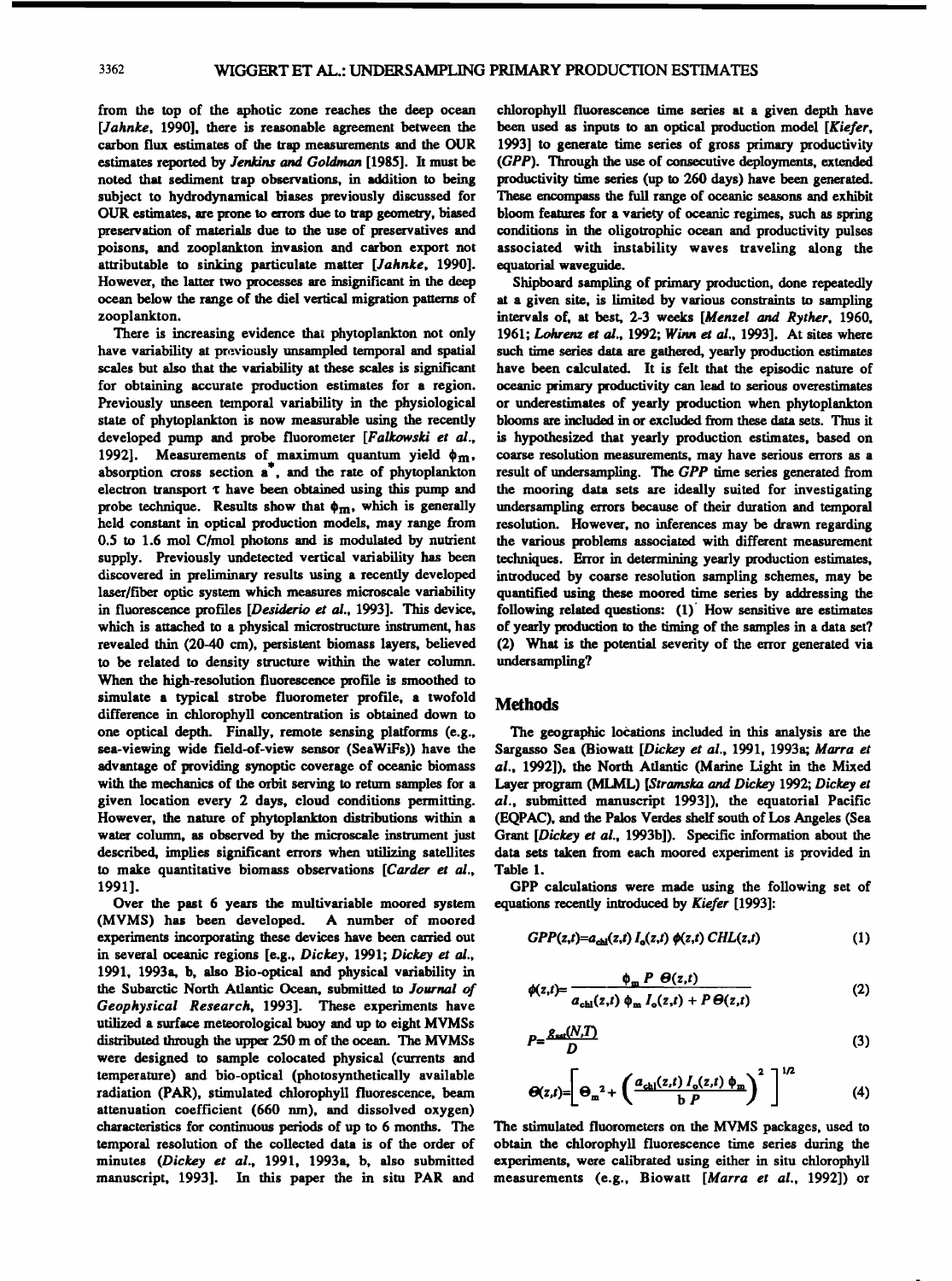| Experiment        | <b>Oceanic Region</b>        | Location          | Time Series Label<br>with Depth, m | <b>Year</b> | <b>Time Period.</b><br>Julian Day | Resolution.<br>min |
|-------------------|------------------------------|-------------------|------------------------------------|-------------|-----------------------------------|--------------------|
| <b>Biowatt II</b> | Sargasso Sea                 | 34°N.70°W         | SS20                               | 1987        | 60-300                            | 4.0                |
| <b>Biowatt II</b> | Sargasso Sea                 | 34°N.70°W         | <b>SS60</b>                        | 1987        | 60-308                            | 4.0                |
| <b>Biowatt II</b> | Sargasso Sea                 | 34°N,70°W         | <b>SS80</b>                        | 1987        | 60-319                            | 4.0                |
| <b>Biowatt II</b> | Sargasso Sea                 | 34°N.70°W         | <b>SS100</b>                       | 1987        | 60-328                            | 4.0                |
| <b>MLML</b>       | North Atlantic               | 59.N.20°W         | <b>NATL10</b>                      | 1991        | 120-200                           | 1.0                |
| <b>EQPAC</b>      | <b>Equatorial</b><br>Pacific | $0.140^{\circ}$ W | EQ10                               | 1992        | 122-245                           | 3.75               |
| <b>Sea Grant</b>  | <b>Palos Verdes</b><br>Shelf | 33"N.118"W        | <b>PV10</b>                        | 1992        | $9 - 48$                          | 1.0                |

**Table 1. Experiment Descriptions** 

**laboratory cultures with comparisons provided by chlorophyll extractions measured with a Turner Designs fluorometer (e.g., EQPAC, MLML, Sea Grant (B. Jones and D. Foley, personal communication, 1993)). Thus the chlorophyll fluorescence time series in the data sets are input as instantaneous**  chlorophyll concentration (CHL in equation (1)) to the optical **production model along with the time series of instantaneous**  PAR  $(I_0$  in equations  $(1)$ ,  $(2)$ , and  $(4)$ ). For the Sargasso Sea data set, chlorophyll-specific absorption coefficients  $a_{ch}(z,t)$ **were interpolated from in situ profiles obtained during the interdeploymental cruises [see Marra et al., 1992, Table 2], while for the North Atlantic, equatorial Pacific, and Palos Verdes shelf data sets, a constant value of 16 m2/g chlorophyll a was used. The full expression for (2) was generated by inserting the expressions for instantaneous light-saturated, carbon-specific photosynthetic rate P and the carbon-to**chlorophyll  $a$  ratio  $\Theta$ , (equations (3) and (4)) and reveals the quantum yield  $\phi$  to be explicitly dependent upon both  $I_0$  and **the photoperiod D, calculated given latitude and Julian day.**  The constants  $\phi_m$  (maximum quantum yield) and  $\Theta_m$  (minimum **carbon-to-chlorophyll a ratio) are taken from Kiefer [1993] (0.1 mol C/mo! photons and 3 mol C/g chlorophyll a,**  respectively). The term  $g_{\text{sat}}(N,T)$  (the light-saturated, carbon**specific cell growth rate) was held constant (2/day), since nutrient N information was sparse, while the temperature T range over each experimental site (maximum range was 18.5- 27.5'C in the Sargasso Sea) was considered to be of minor consequence. Laboratory data were used to determine the empirical constant b found in (4) [Sakshaug et al., 1989; Kiefer, 19931.** 

Time series of GPP with resolutions equivalent to the input **mooring data were generated using the optical production model summarized by (1) - (4). These minute resolution estimates were integrated for each day, resulting in time series of daily integrated gross production (Figure 1). The following procedure was used to examine the two questions posed at the end of the introduction. Subsets, with different starting times within each available daily time series, were extracted (e.g., Figure 2a), in order to generate multiple estimates of average daily production suitable for statistically investigating the importance of sample timing. Each extracted subset was then subsampled (e.g., Figures 2a and 2b) in order to determine the undersampling error before systematically shifting . the start time by 1 day in order to obtain a new subset for the** 

**subsampling algorithm (e.g., Figures 2b and 2c). The**  maximum sampling interval (SI<sub>max</sub>) for a given time series was set to either the totql length of that time series in days (L<sub>12</sub>) minus 12 divided by 2 (i.e.,  $SL_{max} = (L_{tr} - 12)/2$ ), or 90 days, **whichever was smaller. This ensured that at least 13**  production estimates per SI would be acquired for each time series. The length of the subsets was limited to twice SI<sub>max</sub>, **except for the three Sargasso Sea time series which were of**  sufficient length to arbitrarily set SI<sub>max</sub> to 90 days. In this **latter case the length of the extracted subset was limited by the number of 90-day intervals contained within the complete time series. The subsampling operation was performed using \$I**  which ranged incrementally from 1 day to SI<sub>mex</sub> days in order to **quantify the error potential over a range of \$I.** 

### **Results**

**The four Sargasso Sea time series were used to analyze differences within the water column. The near-surface time series (SS20) revealed a spring bloom followed by lowamplitude, low-variability, quasi steady state productivity characteristic of the oligotrophic ocean during the summer months (Figure l a). This is contrasted by the three deeper Sargasso Sea time series (SS60, SS80, and SS100) which showed elevated subsurface production corresponding to the formation of a deep chlorophyll maximum during the summer months (Figures lb - l d). The equatorial Pacific (EQ10) time series showed high levels of production with a series of productivity maxima apparenfiy caused by interaction with passing instability waves (Figure le). The North Atlantic (NATL10) time series is characterized by extremely high values of GPP and a strong spring bloom which is temporarily interrupted by a period of deep mixing due to surface forcing (Figure lf). Finally, the Palos Vetdes shelf (PV10) time series revealed productivity pulses caused by the combination of strong tidal forcing, wind-induced mixing, and terrigenous**  input, characteristic of coastal regions (Figure 1g). The **potential for incurring undersampling error in each time series is a function of signal shape; it will be seen that multiple, distinct pulses of productivity generate the greatest error and that high variability leads to large errors even for relatively well-resolved (i.e., order of several days) sampling schemes.** 

**Error introduced by subsampling is calculated for each timeshifted subset using (5), where SI ranges between 1 and**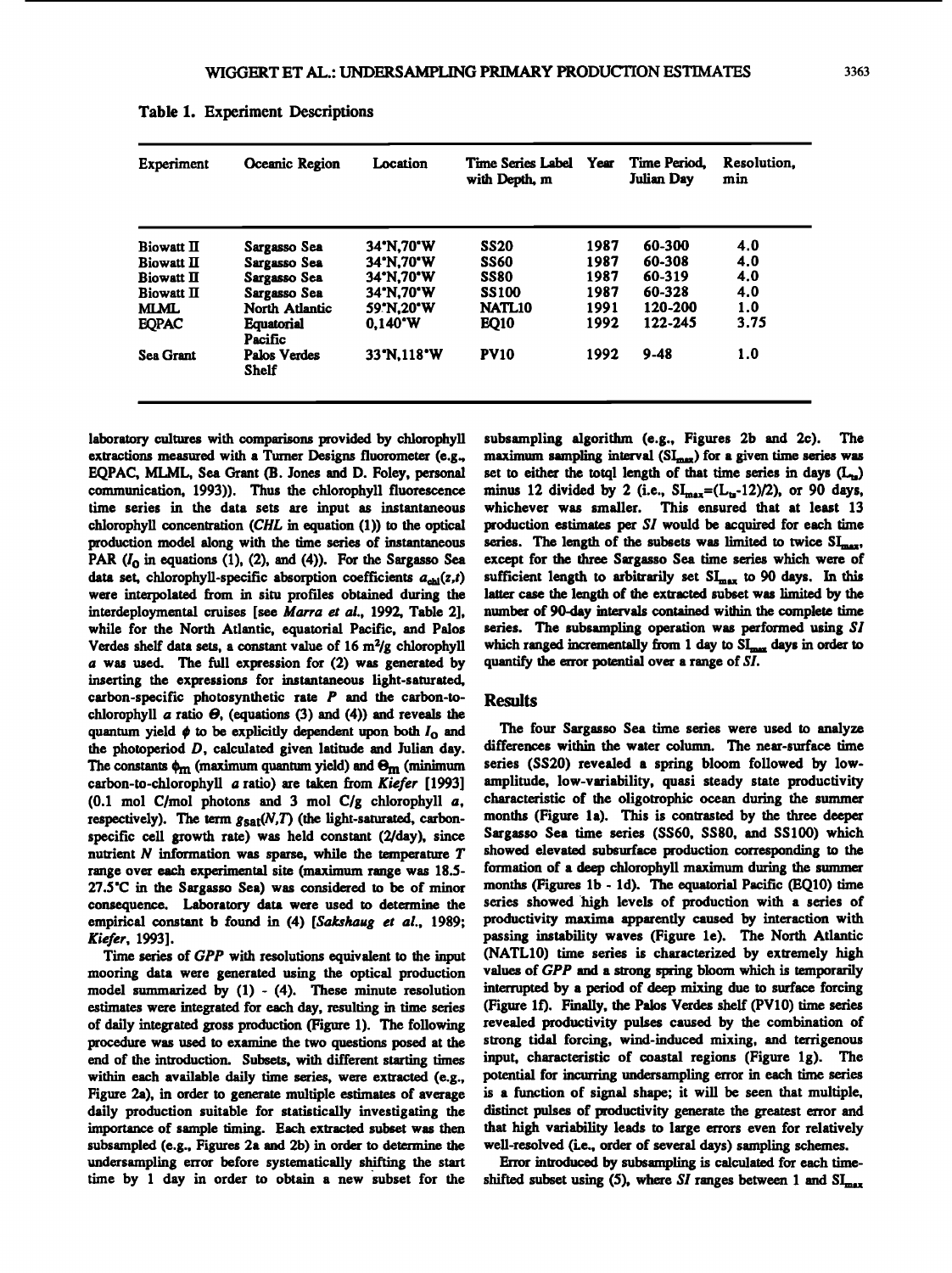

**Figure 1. Daily integrated gross primary production time series used for undersampling analysis. The axes are individually scaled for each time series with the units consisting of milligrams of carbon per cubic meter per**  day for the vertical axis and Julian day for the horizontal axis. The four Sargasso Sea time series were taken from depths of (a) 20 m, (b) 60 m, (c) 80 m, and (d) 100 m. The (e) equatorial Pacific, (f) North Atlantic and (g) **Palos Vetdes shelf time series are all taken from a depth of 10 m.** 

and k ranges from 1 to the number of time shifts  $N_{tr}(SI)$ .

$$
Error(SI,k) = \left[\frac{ABS(GPP(SI,k)-GPP(1,k))}{GPP(1,k)}\right]
$$
 (5)

The integrated production value  $GPP(1,k)$  for the 1-day **resolution version of each time-shifted subset (e.g., Figure 2a) is used as the error basis for the production estimates GPP(SI, k) for each SI applied to a given subset. Thus each full resolution time-shifted subset has zero error by definition, and** 

**Error(Sl, k)= [ ABS[GPP(SI'k)'GPP(I'k)] GPP(1,k) J I(5) curves of maximum error as a function of SI (Figures 3a and 3b) a number of error estimates, corresponding to the number of subsets achievable, were calculated for each SI. Superimposed were created to illustrate what we observed as the worst case scenario for the effect of decreasing resolution. The maximum error is defined to be the maximum error calculated over all time shifts for a given SI, i.e., MAX(Error(Sl, k)). In addition, superimposed curves of the most probable '(expected) error have been formed (Figures 3c and 3d) to provide insight into**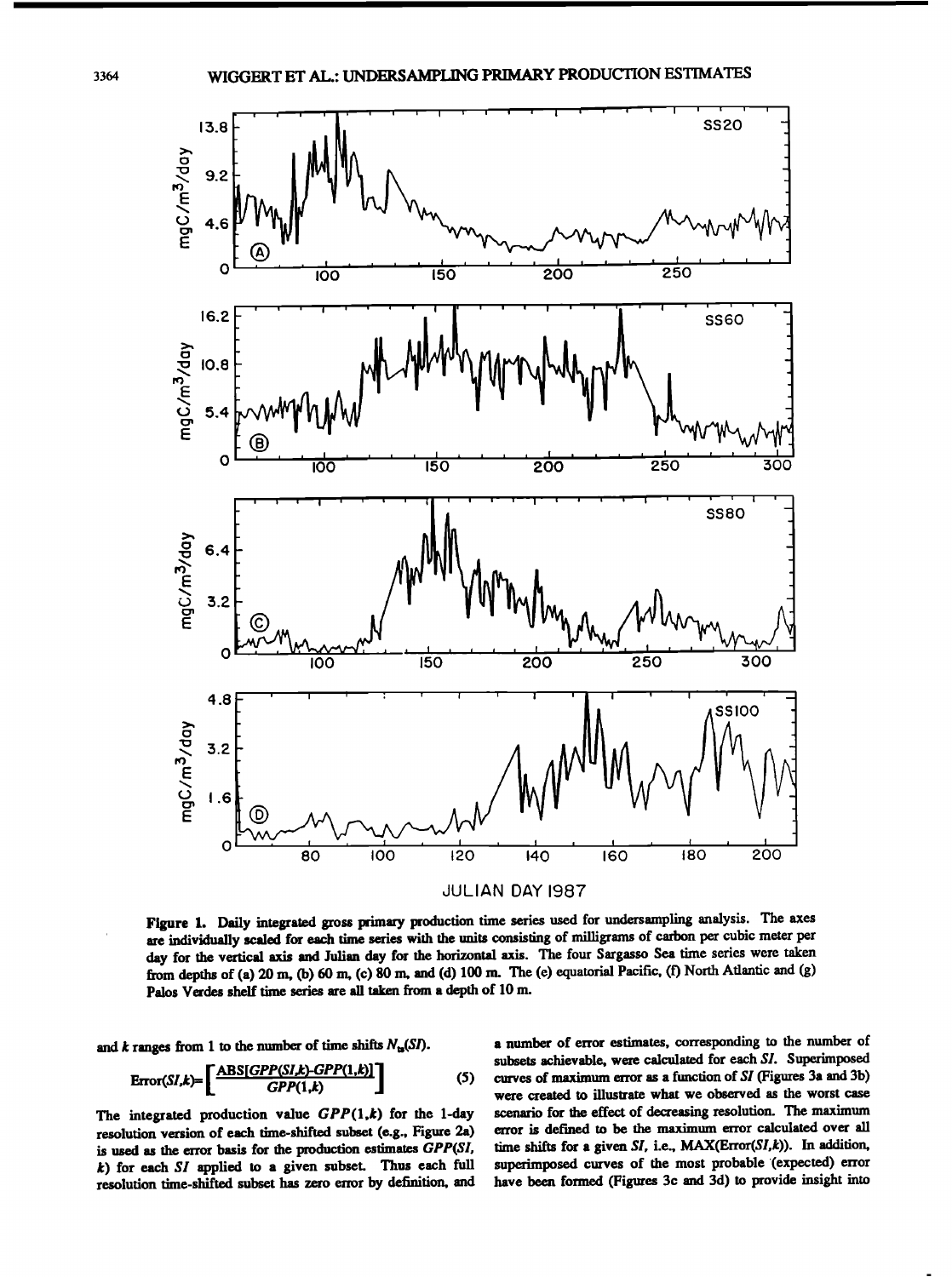

**Fig. 1. (continued)** 

**what magnitude of error should be expected. The "expected" error EE(SI) is def'med as the average error value over all time shifts for a given SI and was calculated using (6).** 

$$
EE(SI) = \frac{1}{N_{\text{ts}}} \sum_{k=1}^{N_{\text{ts}}} \text{Error}(SI,k)
$$
 (6)

**Undersampling error generally increases with SI. However, as exemplified by the temporary decreases in error shown in Figure 3, this increase is not monotonic. The spacing of these dips with respect to \$I are related to the spacing of phytoplankton blooms in the productivity time series (Figure 1). The signal form characteristic of these blooms generates jumps in the undersampling error as the subsampling algorithm steps around and between the difference in amplitudes between short-lived blooms and steady state productivity regimes (e.g., Figures 2b and 2c). The overall**  increase in error with SI has been quantified using linear fits to **the scattered points in order to estimate the "growth rate" of**  undersampling error. These slopes and SI<sub>max</sub> for each time **series included in this analysis are listed in Table 2. Additionally, over all time shifts (k) and SI considered for each**  time series, extrema for  $GPP$   $GPP_{max} = max(GPP(SI, k))$  and GPP<sub>min</sub>=min(GPP(SI,k)), extrema for 68% confidence limits

 $SENS_{max}$ =max( $EE(SI)$ + $\sigma$ ) and  $SENS_{min}$ =min( $EE(SI)$ - $\sigma$ ), and the **maximum error are listed. Considering all time series, the estimates of maximum error range from 43% (SS20) to 85% (SSS0).** 

The maximum error curves (i.e., the maximum of  $Error(SI, k)$ over *k*, Figures 3a and 3b) reveal the error's worst case **magnitude as a function of \$I; however, the range in productivity estimates is more than twofold. Envelopes of the maximum and minimum values of GPP at each SI are used to represent the maximum error due to undersampling, while**  envelopes of the  $68\%$  confidence levels (i.e.,  $EE(SI)\pm\sigma$ , **equation (6)) are used to represent sensitivity to temporal shifting. as functions of \$I (Figure 4). In order to force the minimum value to be 1.0, the scales for the left axes of Figure**  4 have been normalized by the value of GPP<sub>min</sub> (Table 2) for **each case. These envelopes are useful for determining the n fold range of the estimates, since all normalized values will be >\_ 1.0. The four frames representing the \$argasso Sea time series (Figures 4a-4d) use the same scaling for the left axis in order to compare error ranges within the water column. The frames representing the remaining three time series (Figures 4e-4g) are scaled individually in order to emphasize the salient features. The right axes give production estimate values in grams of carbon per cubic meter per year in order to emphasize**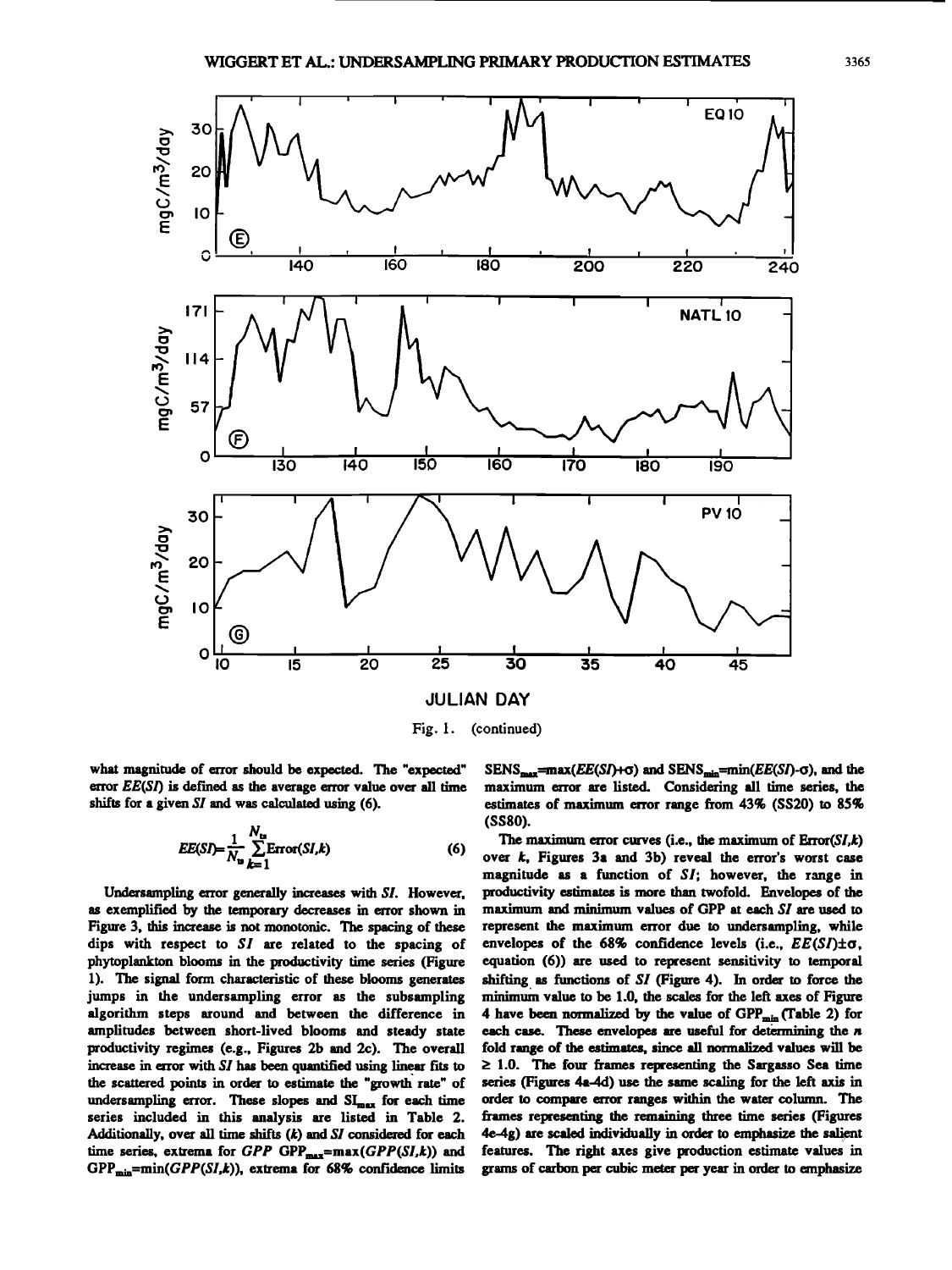

**Figure 2. Variation of the gross primary productivity (GPP) signal due to shifting of the initial time and**  subsampling within a time series subset. Average daily values of gross primary production, obtained by integrating the thick curve shown in each frame, are listed. All three frames show the full equatorial Pacific GPP time series (thin line), (a) the position of the subset (the superimposed thick line) after it has been shifted 11 **days, (b) a subsampled form (sampling interval (\$/) =12 days) of the subset in Figure 2a, (c) another subsampled time series (again at \$1=12 days) which has been taken from a different subset (not shown). Comparing Figure 2b with Figure 2c reveals the differences which may result when the samples of GPP are shifted 4days. Note the difference in the average daily gross primary production values obtained for Figures 2b and 2c. The value for Figure 2a is used for making error estimates for all subsampled forms of that subset (e.g., Figure 2b).** 

**the extent of the undersampling-induced error over a yearly time scale.** 

**Comparing the four frames corresponding to the Sargasso Sea time series reveals that the maximum range in productivity**  **estimates, between twofold and fourfold, comes from the deeper time series (SS60, SS80, and SS100) which exhibit the summertime subsurface productivity maximum. The frame for SS20 (Figure 4a) shows little variation in the range of**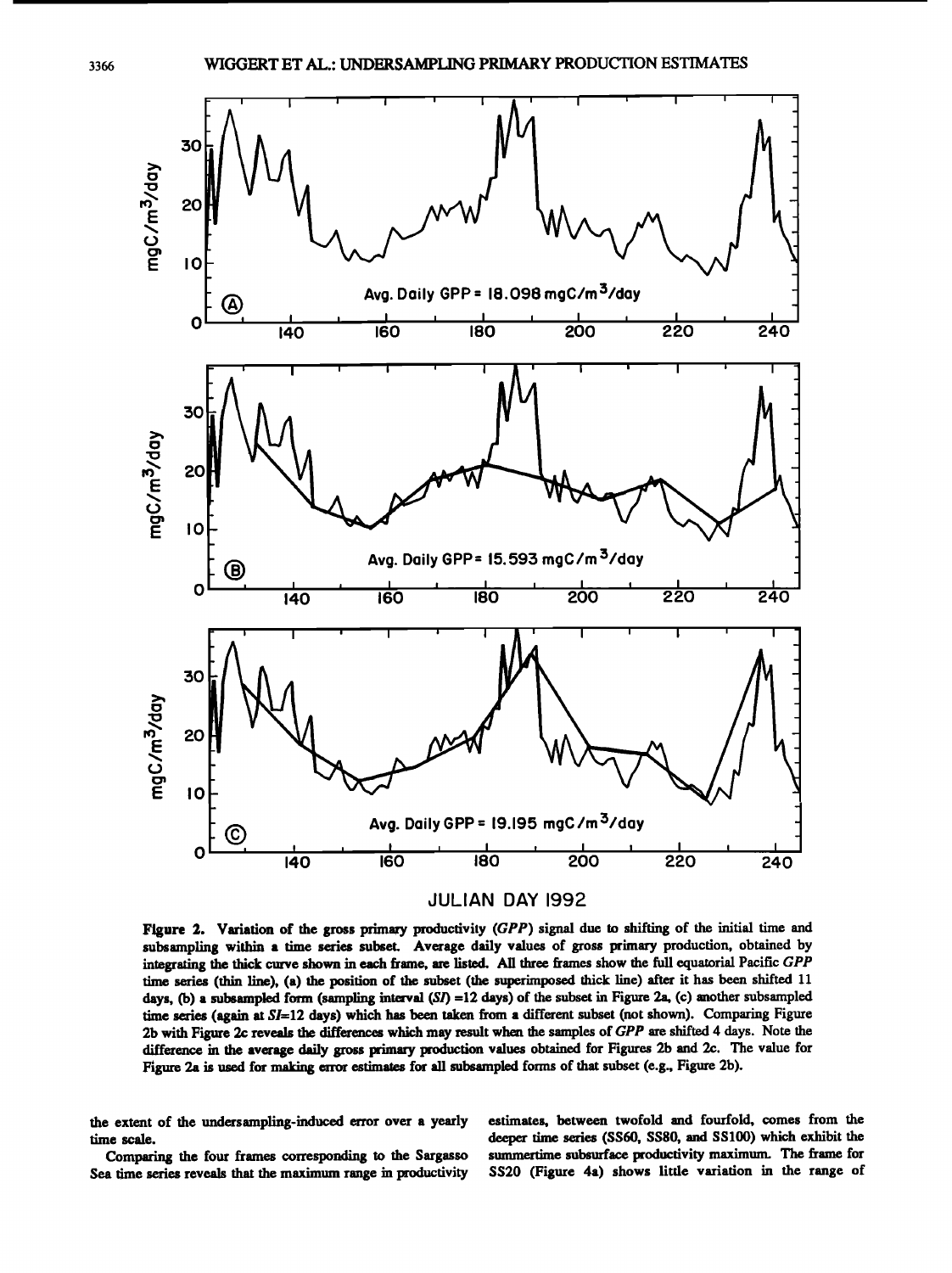

**Figure 3. Superimposed curves of maximum error versus sampling interval are shown for (a) four depths in the Sargasso Sea and (b) equatorial Pacific, North Atlantic and Palos Verdes shelf. Corresponding curves of the expected error versus sampling interval are shown for (c) four depths in the Sargasso Sea and (d) equatorial Pacific, North Ariantic and Palos Vetdes shelf. In each of the four curves, local maxima are present (i.e., increase is not monotonic), the spacing of which is related to the timing of episodic production events seen in the time series.**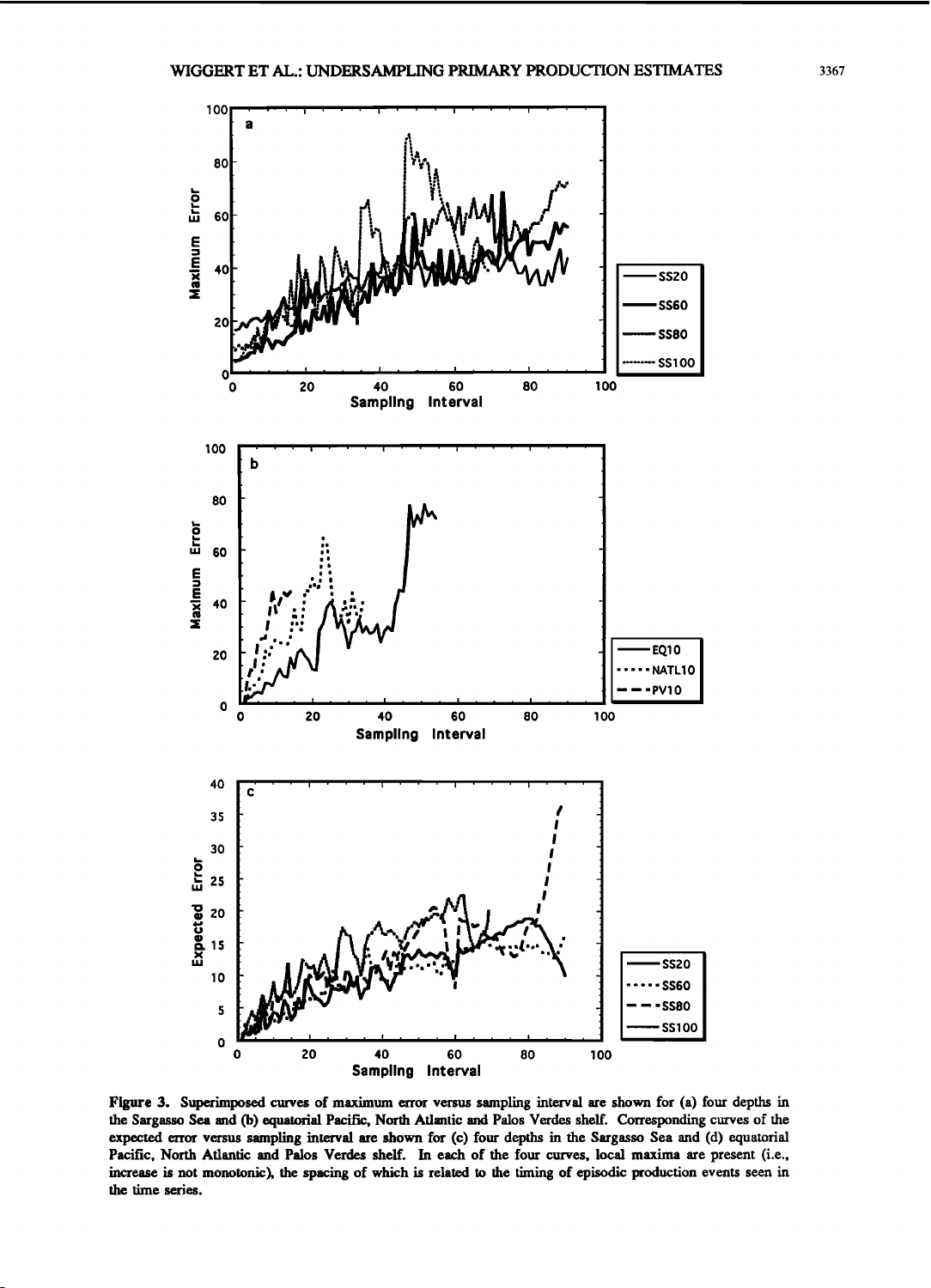

**estimates or the 68% confidence levels. Thus changes in SI had little effect on the degree of undersampling error or the sensitivity of the estimates. This is due to the extremely low variability in SS20 during the summertime regime of quasi steady state growth, notwithstanding the spring bloom which appeared around Julian Day 100 (Figure la). The range and variability of the other time series can be seen to increase steadily with \$I. The frames for SS80 and SS100 show the most striking examples of this, exhibiting a fourfold range (Figures 4c and 4d) caused by the difference between the spring and early summer levels of productivity. This illustrates the potential severity of undersampling error, although in this case the magnitude of the uncertainty in the f'mal result is only around 2 g C m '3 yr 4, because of the low levels of productivity. In the more productive oceanic regions (Figures 4e-4g) the range is around threefold. This is smaller than ranges seen for the Sargasso Sea cases but corresponds to an uncertainty of 5- 13 g C m '3 yr 4. The equatorial Pacific case (Figure 4e) shows a**  relatively low undersampling error for SI less than 10 days but **exhibits a marked increase near the 50-day \$I due to the spacing of the bloom periods appearing in the time series (Figure le). The North Atlantic and Palos Vetdes shelf cases both exhibit high sensitivities (e.g., Figures 4f and 4g, dashed** 

**Table 2. Highlights of Subsampling Analysis** 

**lines) at the lowest \$l, corresponding to the elevated variance contained within these signals. Nevertheless, both cases exhibit significant increases in sensitivity and undersampling-induced error as \$I is increased. This is especially prominent in the coastal ocean case (Palos Vetdes shelf), for which the maximum undersampling error is estimated to grow at 3.3%/d which is threefold higher than the worst of the other cases (Table 2).** 

# **Discussion and Conclusions**

**It is becoming increasingly evident that sampling at appropriate spatial and temporal scales is important for accurately assessing oceanic primary production. Many recent works reveal variability on previously unsampled, albeit significant, scales [e.g., Dickey et al., 1991, 1993a; Fallowski et al., 1992; Desiderio et al., 1993]. The analysis presented here has focused on quantifying errors in gross primary productivity (GPP) estimates due to temporal undersampling. Time series of daily GPP estimates have been obtained by performing daily integrations of minute resolution GPP estimates. These were calculated from minute** 

| <b>Time Series</b>     | Maximum<br>Sampling<br>Interval, days | <b>Gross Primary Production*</b> |         | Confidence Limits |         | Maximum  | Error growth                       |
|------------------------|---------------------------------------|----------------------------------|---------|-------------------|---------|----------|------------------------------------|
| Label with<br>Depth, m |                                       | Maximum                          | Minimum | Maximum           | Minimum | Error, % | rate <sup>T</sup> , $\frac{\%}{d}$ |
| <b>SS20</b>            | 90                                    | 6.7                              | 2.8     | 5.7               | 3.5     | 43       | 0.4                                |
| <b>SS60</b>            | 90                                    | 13.1                             | 4.3     | 9.6               | 6.6     | 55       | 0.5                                |
| <b>SS80</b>            | 90                                    | 4.6                              | 1.2     | 3.9               | 1.7     | 85       | 0.7                                |
| <b>SS100</b>           | 69                                    | 3.1                              | 0.8     | 2.3               | 1.3     | 81       | 0.7                                |
| <b>EQ10</b>            | 54                                    | 31.7                             | 12.6    | 28.1              | 15.4    | 77       | 1.2                                |
| NATL10                 | 35                                    | 97.6                             | 33.4    | 81.2              | 45.0    | 65       | 1.2                                |
| <b>PV10</b>            | 14                                    | 28.4                             | 10.5    | 23.1              | 13.2    | 45       | 3.3                                |

**\*Values are given in milligrams of carbon per cubic meter per day** 

**•Values are obtained from linear fits to the maximum percent error versus sampling interval curves.**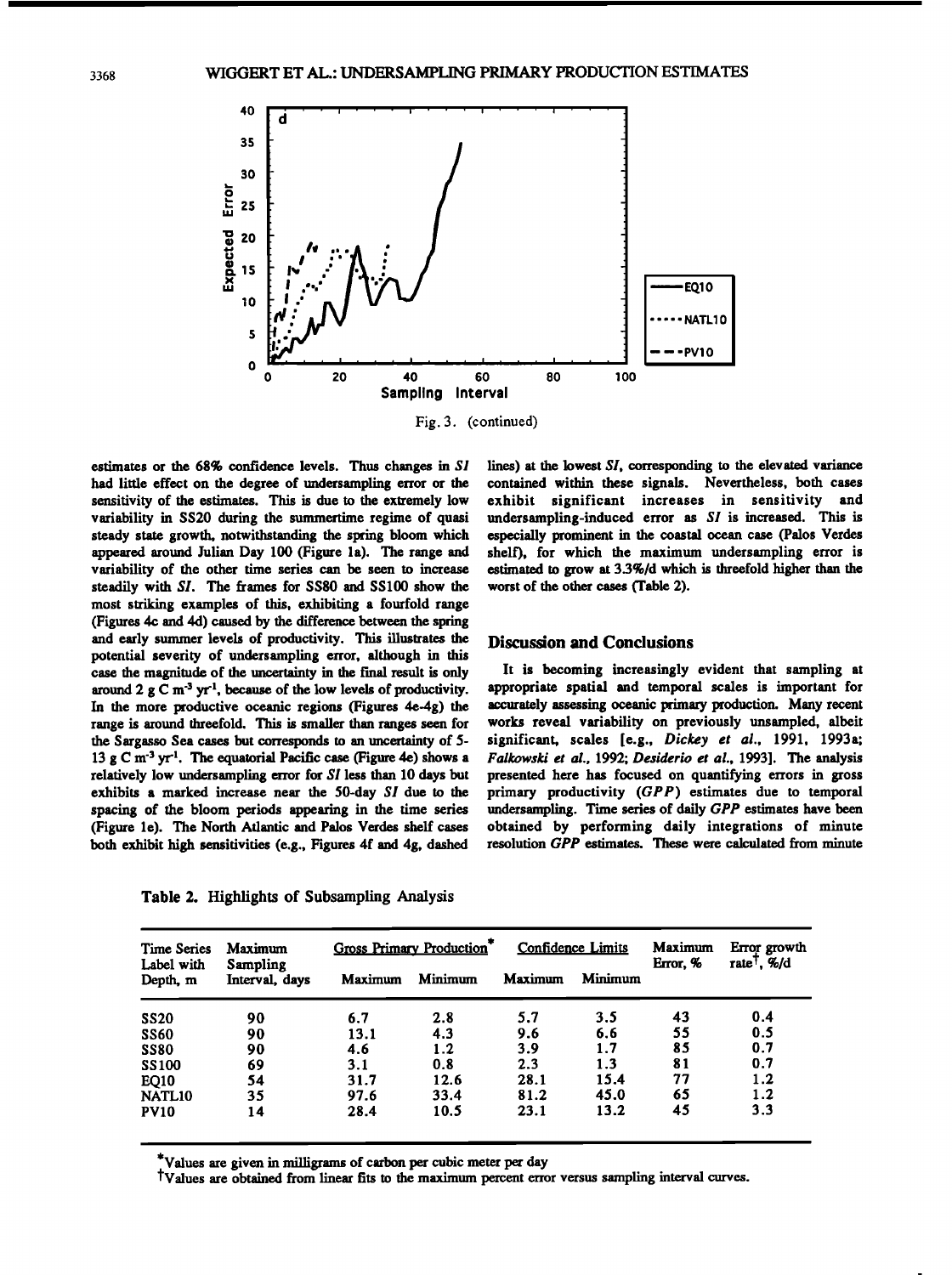

**Figure 4. The outer envelope (solid lines) is formed by the maximum and minimum productivity estimates for each sampling interval. The inner envelope (dashed lines) shows the 68% confidence intervals. The horizontal axis is the sampling interval (in units of days). The vertical axis on the right side indicates values of productivity in absolute units transformed to grams of carbon per cubic meter per year. The vertical axis on the**  left side indicates values of productivity normalized by GPP<sub>min</sub> for that case (see Table 2). This normalization **allows for easy comparison of the range of undersampling-induced error between cases. The four Sargasso Sea cases at depths of (a) 20 m, (b) 60 m, (c) 80 m, and (d) 100 m, have been plotted using the same limits on the left axis in order to simplify comparisons between depths. The (e) equatorial Pacific, (f) North Atlantic and (g) Palos Vetdes shelf cases have been scaled individually on the left vertical axis in order to emphasize individual characteristics.** 

scale CHL and I<sub>n</sub> time series obtained during several recent **moored experiments. It should be emphasized that the optical**  production model (equations (1) - (4)) employed to generate the **high-resolution GPP estimates contains several parameters**  which have been held constant (e.g.,  $a_{\text{ch}}$ ,  $\phi_{\text{m}}$ ,  $g_{\text{sat}}(N,T)$ ,  $\Theta_{\text{m}}$ ) because of a lack of more precise information. These because of a lack of more precise information. **phytoplankton growth characteristics have been shown to be**  quite variable [e.g., Prézelin et al., 1991; Falkowski et al., **1992]. In addition, no parameterization for a spectrally decomposed light field [e.g., Morel, 1991; Platt and Sathyendranath, 1991; Bidigare et al., 1992] has been included in these calculations. These exclusions underscore the difficulty in accurately determining levels of oceanic primary**  **production. and it should be emphasized that the subsampling errors reported here do not include variability due to these processes.** 

The daily integrated GPP signals used in this analysis **include various phytoplankton bloom and steady state regimes. This variety of signal forms proved to be useful in providing insight into generators of undersampling error. Not surprisingly, signals containing short-lived, episodic phytoplankton blooms are most prone to undersampling error. This is best exemplified by considering the SS20 case (Figure la), characterized by a single, sustained bloom followed by a low-variability, quasi steady state regime and contrasting it**  with the equatorial Pacific or North Atlantic cases (Figures 1e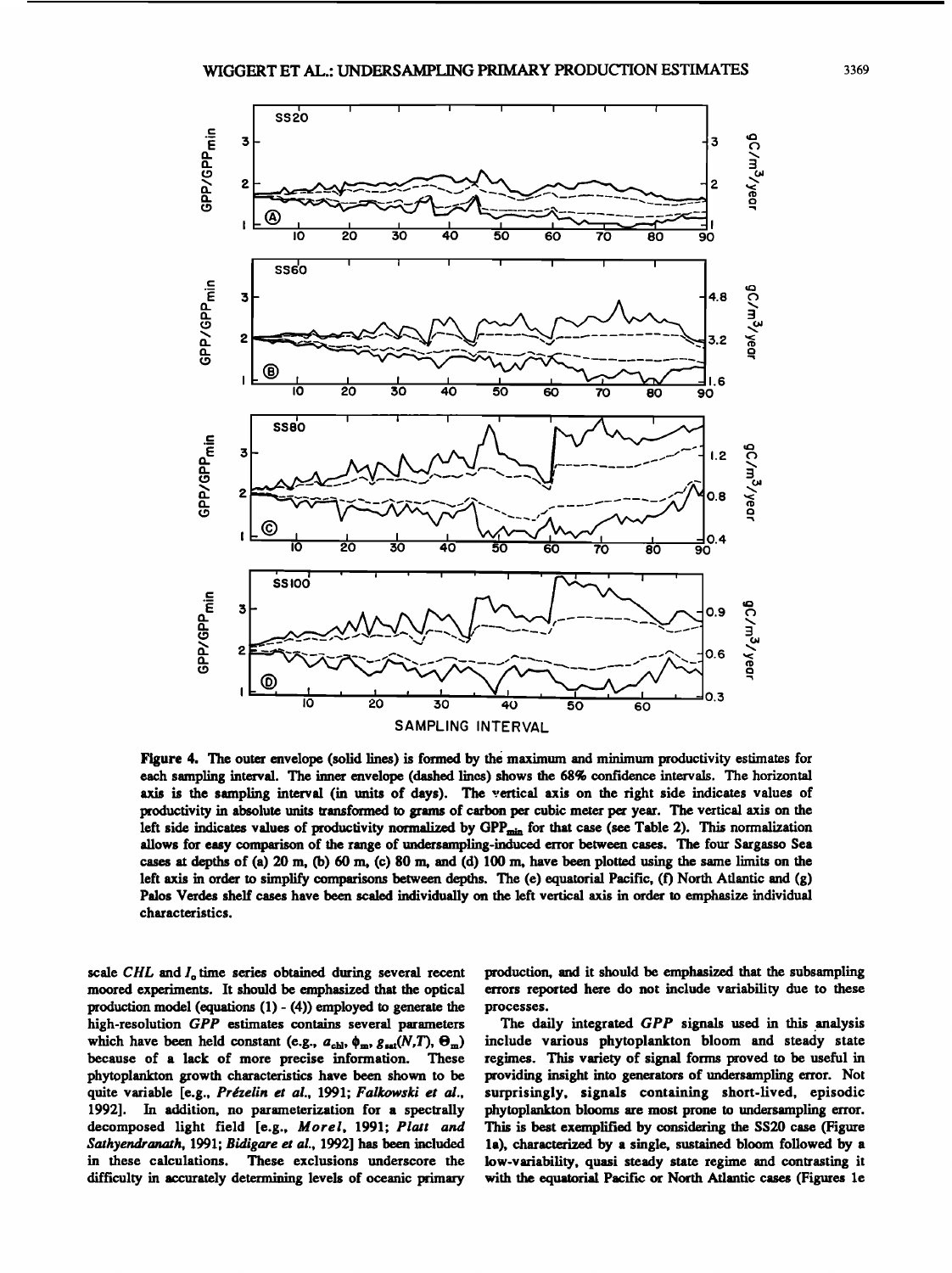

**Fig. 4. (continued)** 

and 1f), both of which are characterized by multiple productivity peaks. The results of the time-The results of the time**shifting/subsarnpling analysis for the SS20 case show that the growth rate of the maximum undersampling error is 0.4%/d, whereas for both the equatorial Pacific and North Atlantic cases it is 1.2%/d (Table 2). As already noted, the SS20 results (Figures 3a, 3c and 4a) do not show the characteristic increase in undersampling error with \$I exhibited in both the EQ10 and**  NATL10 results (Figures 3b, 3d, 4e, and 4f). The equatorial **Pacific case shows the undersampling-induced error to be increasing essentially monotonically, whereas for the North Ariantic case a peak is reached, followed by a decrease. The North Ariantic case would seem to be more representative of the overall behavior, with the peak occurring at an \$I which is equivalent to the temporal spacing of the blooms.** 

**The growth rate in maximum undersampling error for the Sargasso Sea case ranges from 0.4%/d to 0.7%/d. These low values are a result of the nonepisodic nature of the primary production regimes in the oligotrophic time series. The values for the other three cases are all greater than 1.0%/d (Table 2). The Palos Verdes shelf case, for which the growth rate was estimated as 3.3%/d, warrants further examination. The reduced range in \$I for this case, caused by the relative brevity of the data set, casts some suspicion on this elevated value. However, the superimposed error versus Sl curves (Figure 3)**  and linear fits (not shown) to the first 14 SIs in the **corresponding curves for the other locations did not indicate such elevated error growth rates. Thus the Palos Verdes shelf result is not considered to be an artifact of a limited data set. Additionally, the Palos Verdes shelf case shows elevated values of undersampling error and sensitivity for relatively**  short SI (Figure 4g). Indeed, the maximum error for this case **(45%, Table 2), which occm for an SI of 9 days, is of the same order as the error value for several other cases, which occur at \$I that are at least 4 times greater (Figures 3b and 3d). This suggests that yearly production estimates from coastal oceans are extremely prone to undersampling error, even at relatively frequent sampling intervals, due to episodic productivity events driven by such processes as tidal activity, wind-driven mixing, and terrigenous input.** 

Differences between GPP<sub>max</sub> and GPP<sub>min</sub> obtained using the Sargasso Sea data range between 0.8 and 3.2 g C m<sup>-3</sup> yr<sup>-1</sup> over **the four depths. Vertical integration of these range differences resulted in an estimate of the maximum expected range to be found in estimates of annual water column production (300 g C m '2 yr-1). This is equivalent to subtracting the value obtained**  by vertically integrating the GPP<sub>min</sub> estimates from the value obtained by integrating the GPP<sub>max</sub> estimates. An expected **standard deviation for an estimate of annual water column**  production was determined to be  $\pm 42$  g C m<sup>-2</sup> yr<sup>-1</sup>. This **estimate was obtained by integrating the profile of the**  differences between SENS<sub>max</sub> and SENS<sub>min</sub>, which ranged from **0.37 to 1.12 g C m '3 yr 1. Yearly production at this Sargasso**  Sea site was estimated to be 140 g C m<sup>-2</sup> yr<sup>-1</sup> [Marra et al., **1992], using a different method for the production calculation but the same high-resolution data set presented in this work. This oligotrophic site was characterized above as a region of low undersampling error due to its quasi steady state behavior. Thus these estimates for the range in production values and sensitivity within the euphotic zone, caused 'by undersampling and sample timing, must be recognized as underestimates when considering episodic, highly productive oceanic regions.**